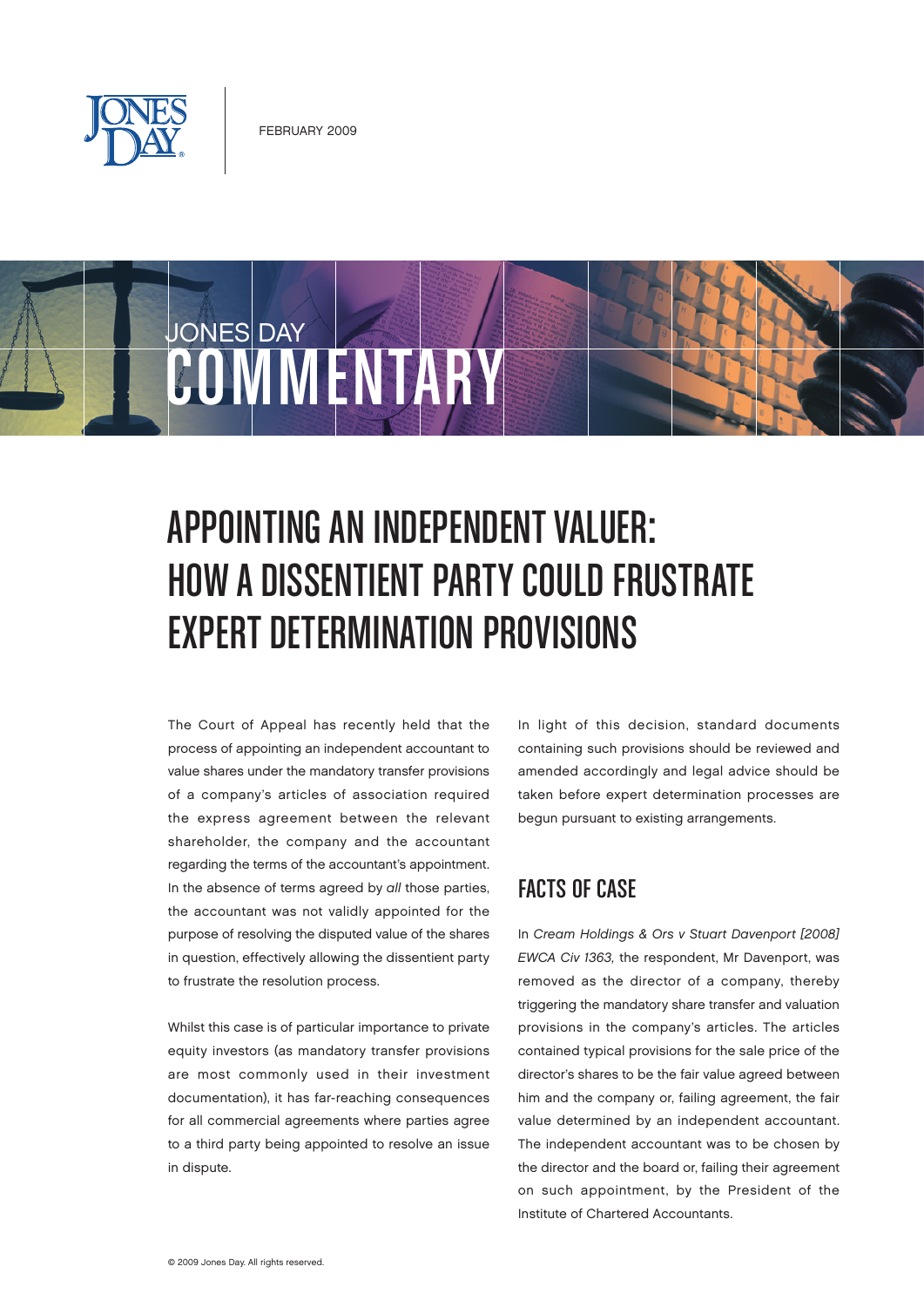The parties failed to agree on the sale price, but did agree on the identity of a firm of accountants to act as the independent accountant and determine the fair value of the shares under the articles. Although the director agreed to the identity of the firm, the company alone signed an engagement letter with the firm of accountants; the director never signed the engagement letter and reserved his position concerning the firm's appointment.

The accountants determined the fair value of the shares and the director sought a declaration that the valuation was not binding on him, as there had been no agreement on the terms of the firm's appointment.

#### Court's Decision

The Court held that the accountant's role was to produce an expert valuation of the shares held by the director, who was then compelled to offer them for sale to the other shareholders at that valuation. The accountant also had the power to determine who would pay the costs of the valuation exercise and lay down the terms, such as limitation of liability, on which it would be prepared to act. As a result, on the company's appeal against the decision of the court at first instance, the Court of Appeal held that it would be "very surprising" if the firm of accountants could become the independent accountant under the articles solely as a result of nomination by the parties and without any agreement by both parties and the firm of accountants on the terms of their engagement.

The Court viewed the constituting of the independent accountant for these purposes as a process, rather than a single event such as its nomination. It held that the process was not complete unless and until all parties and the accountant had reached agreement on the terms of engagement: "Agreement between all concerned is what is required". The director's indication of his willingness to accept the identity of the firm of accountants was insufficient to constitute an agreement on its appointment. A firm which agreed to act on the instructions of one of the parties would not be acting as the independent accountant, and its determination of fair value of the shares would not therefore be binding on the director.

### Consequences for Mandatory Transfer **PROVISIONS**

The decision in Cream Holdings is important when considering articles of association typically used in private equity transactions. It suggests that a manager shareholder may be able to frustrate mandatory transfer provisions which customarily apply upon leaving a company (and so avoid having to sell his shares) by simply refusing to sign the third party valuer's engagement letter, even if the manager shareholder has agreed to the identity of the valuer. Simple inaction by such a shareholder can therefore potentially render mandatory transfer provisions ineffective.

Whilst the judge was critical of the drafting of the relevant provisions in this case, substantially similar wording to that considered by the court is often seen in practice. Hence, this case may have relevance for many existing arrangements.

#### Enhancing Mandatory Transfer **PROVISIONS**

A clear distinction between the nomination of an independent accountant (which can be carried out by agreement between all relevant parties or by a third party, such as the President of the Institute of Chartered Accountants) and the appointment of an independent accountant (including the agreement of the accountant's terms of engagement) should be made in mandatory transfer provisions. A precise mechanism for agreeing to the appointment of the independent accountant should be set out and the drafting should allow all parties affected by the accountant's fair value determination to sign the expert's terms of engagement.

In addition, the provisions should allow the company or other appropriate interested party, such as the investors, unilaterally (as an attorney or agent of the other party(ies)) to agree to the terms of engagement with the independent accountant. In the absence of all relevant parties signing the expert's terms of engagement personally, an appointment made pursuant to such express authority may help to improve the prospects of an expert's determination being binding.